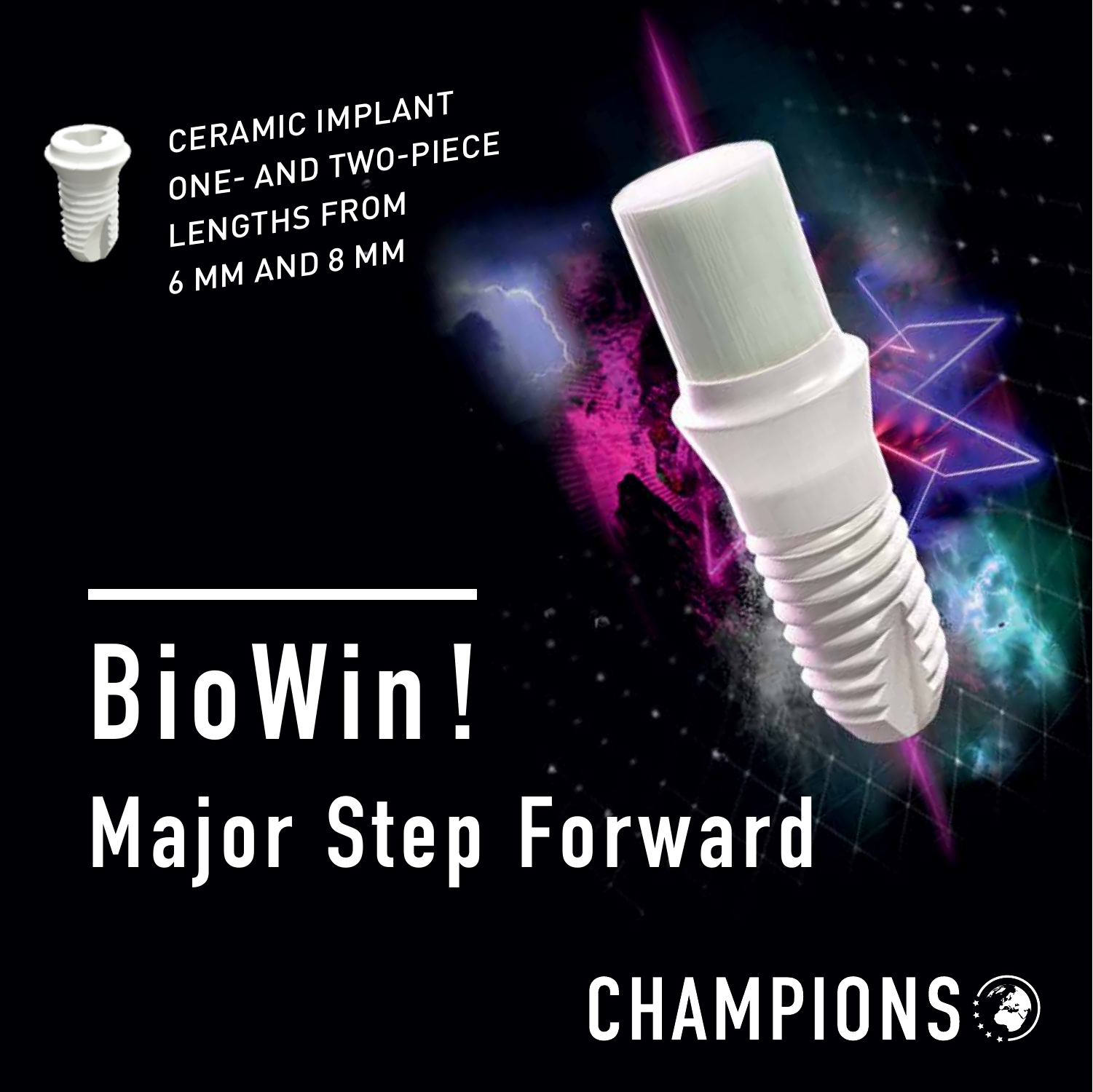#### **PREFACE**



#### Are Ceramic Implants Growing in Popularity?

Ceramic implants are ground-breaking, and their use has increased rapidly. Ceramic implants are a viable treatment option since titanium intolerance affects 10-15% of the population because of a placed titanium implant.

The solution is: ceramic implants made from zirconia. In this brochure we would like to present you the BioWin! ceramic implant. Since 2004, it has been on the market without being a new construction. Scientific studies have been conducted, including a 2-year long-term study (Prof. Becker), which has shown a 95.8% osseointegration success rate even in patients with periodontal disease. Without a screw connection, the implant, including the two-piece one, is metal-free.

Convince yourself of the advantages of the ceramic implant and in particular of the BioWin! For any further questions or queries, please do not hesitate to contact the Champions team.

#### Sincerely,

Dr. med. dent. Armin Nedjat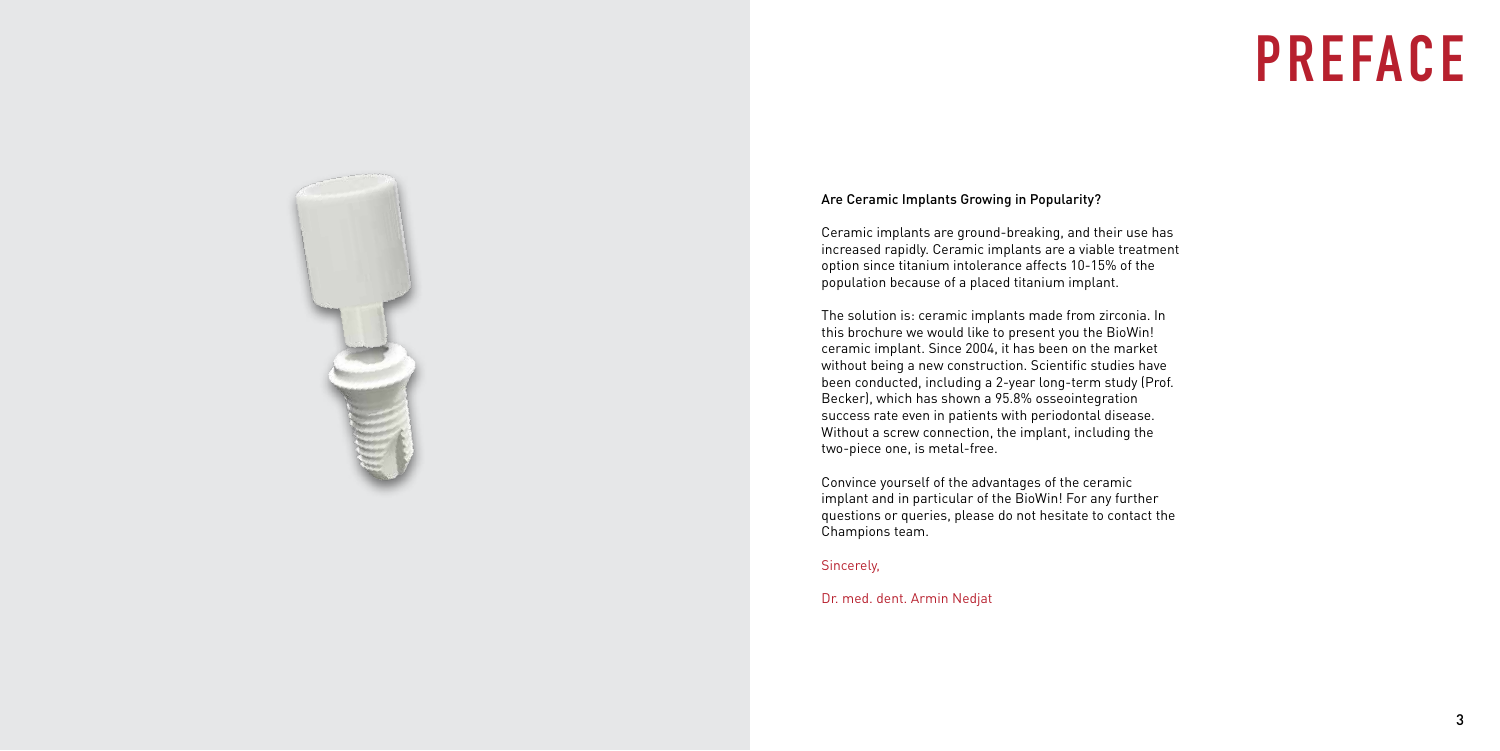Length 13 mm Two-piece ø 5.0 mm/4.5 mm One-piece ø 5.0 mm/4.5 mm



Length 11 mm Two-piece ø 5.0 mm/4.5 mm/4.1 mm One-piece ø 5.0 mm/4.5 mm/4.1 mm

Length 9 mm Two-piece ø 5,0 mm/4.5 mm/4.1 mm One-piece ø 5.0 mm/4.5 mm/4.1 mm

Length 8 mm (short)



Two-piece ø 5.5 mm/4.5 mm One-piece ø 5.5 mm/4.5 mm

Length 6 mm (ultra-short) Two-piece ø 5.5 mm/4.5 mm One-piece ø 5.5 mm/4.5 mm

> Post of the two-piece BioWin!

### **VERSIONS**







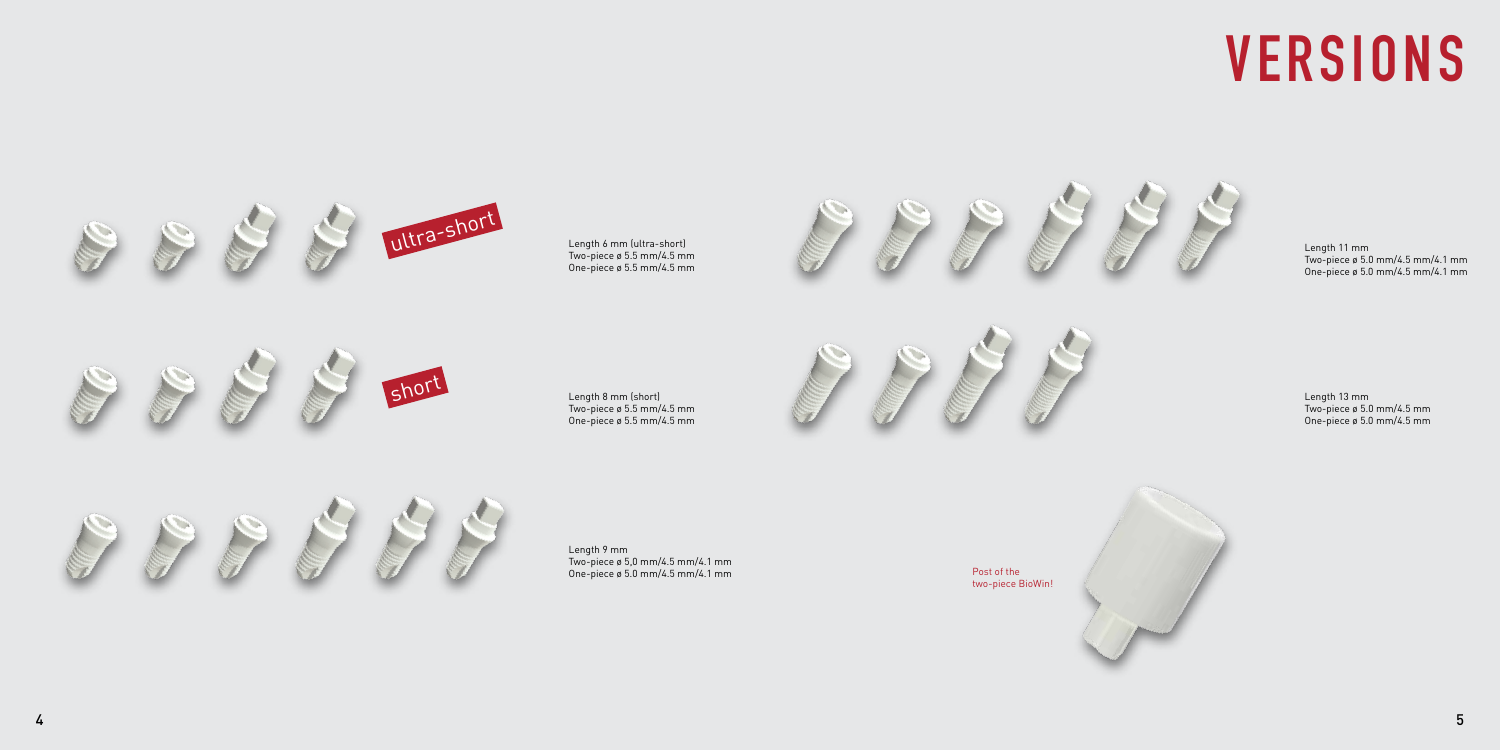

Ceramic implants are "in" – however, the aim of Champions is not to offer any ceramic implant, but an implant system that can be integrated in the Champions-Implants concept.

A ceramic implant system should fulfill the following 4 requirements:

- • placement using the minimally invasive method
- • proven implant system with long-term university studies instead of a new construction
- • rough surface (patented manufacturing process) to enhance rapid osseointegration
- • affordable for patients

BioWin! ceramic implants of Champions-Implants fulfill these 4 requirements.

## **CONCEPT CONSTRUCTION**



With this comparison, Prof. Mombelli, Geneva, a manufacturer of ceramic implants, emphasizes the error of the construction: ceramic implants, which are based on designs and constructions of titanium implants, cannot function.

The BioWin! implant is an independent construction that is not based on the one of titanium implants. The implant body was newly constructed. Additionally, the roughness of the surface is created using a patented process. What is new is that instead of an abutment, a glass fiber post connects the two-piece implant body with the denture.

"Man kann den Bauplan des Eiffelturms nicht auf eine Betonkonstruktion übertragen." (You cannot transfer the Eiffel Tower construction plan to the construction of concrete).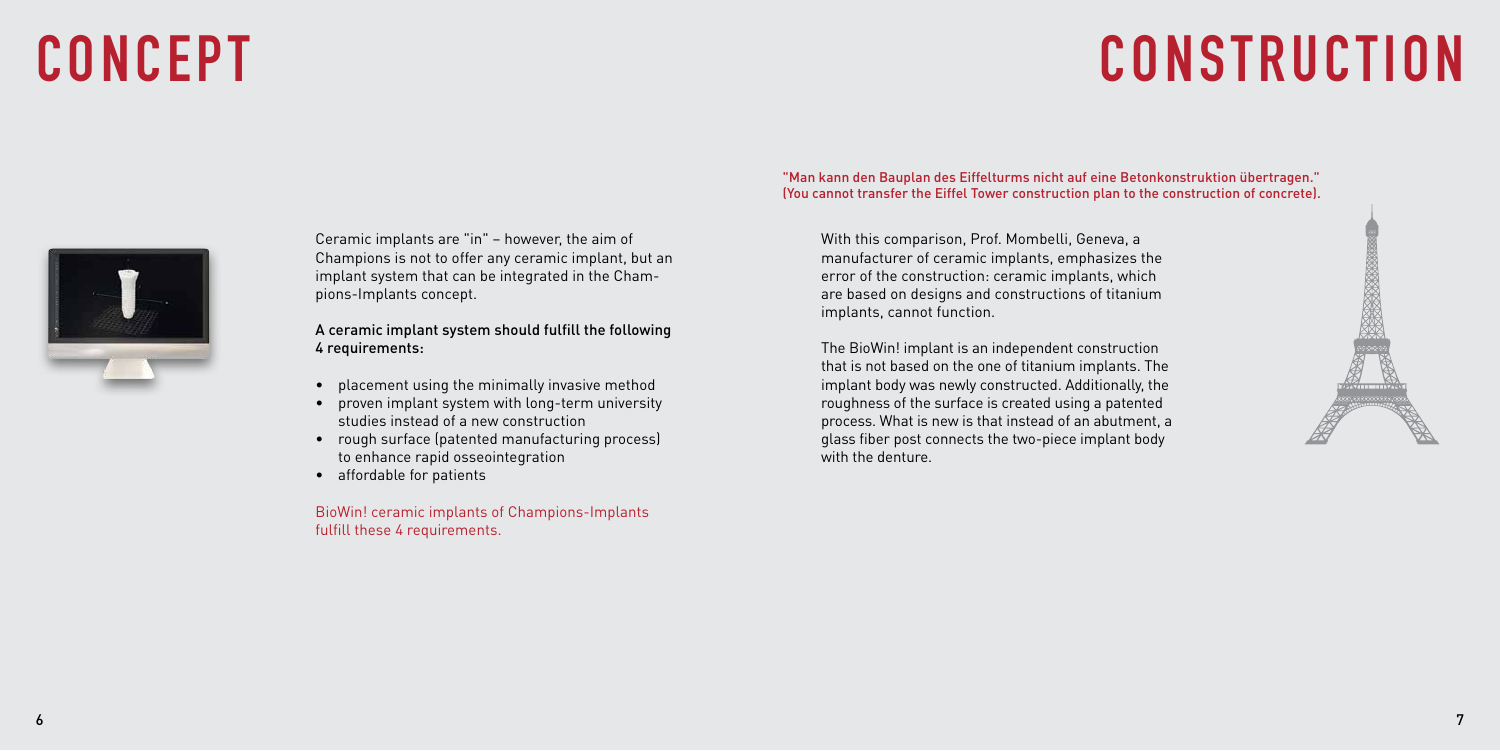The BioWin! ceramic implant consists of only 0.25% alumina (Al $_{_2}$ O $_{_3}$ ). In this way, the strength of this ceramic implant type is higher than the strength of the titanium implant. However, strength is not high to such an extent that there is a fracture risk, since higher strength (in MPa) means less elasticity.

The manufacture is not performed via injection molding or in-mold process, but the implant is individually milled. With a user-friendly software, dentists can also order individual implant shapes.

## **Material**



#### Comparison of strengths:

| Titanium grade 4b (cold-formed)  | 485 MPa   |
|----------------------------------|-----------|
| BioWin!                          | 1,400 MPa |
| Alumina Toughened Zirconia (ATZ) | 2,000 MPa |

8 a *9* 

The BioWin! ceramic implant consists of only 0.25% alumina.

### **SURFACE**



The material surface is vital for fast osseointegration. In fact, the surface of a titanium implant can be chemically and/or mechanically designed after production, but not the ceramic implant surface after sintering. Before sintering, the BioWin! surface is treated using a patented procedure to roughen the surface, which is rougher than the titanium implant surface. This surface roughness of the BioWin! results in good, fast osseointegration of the implant.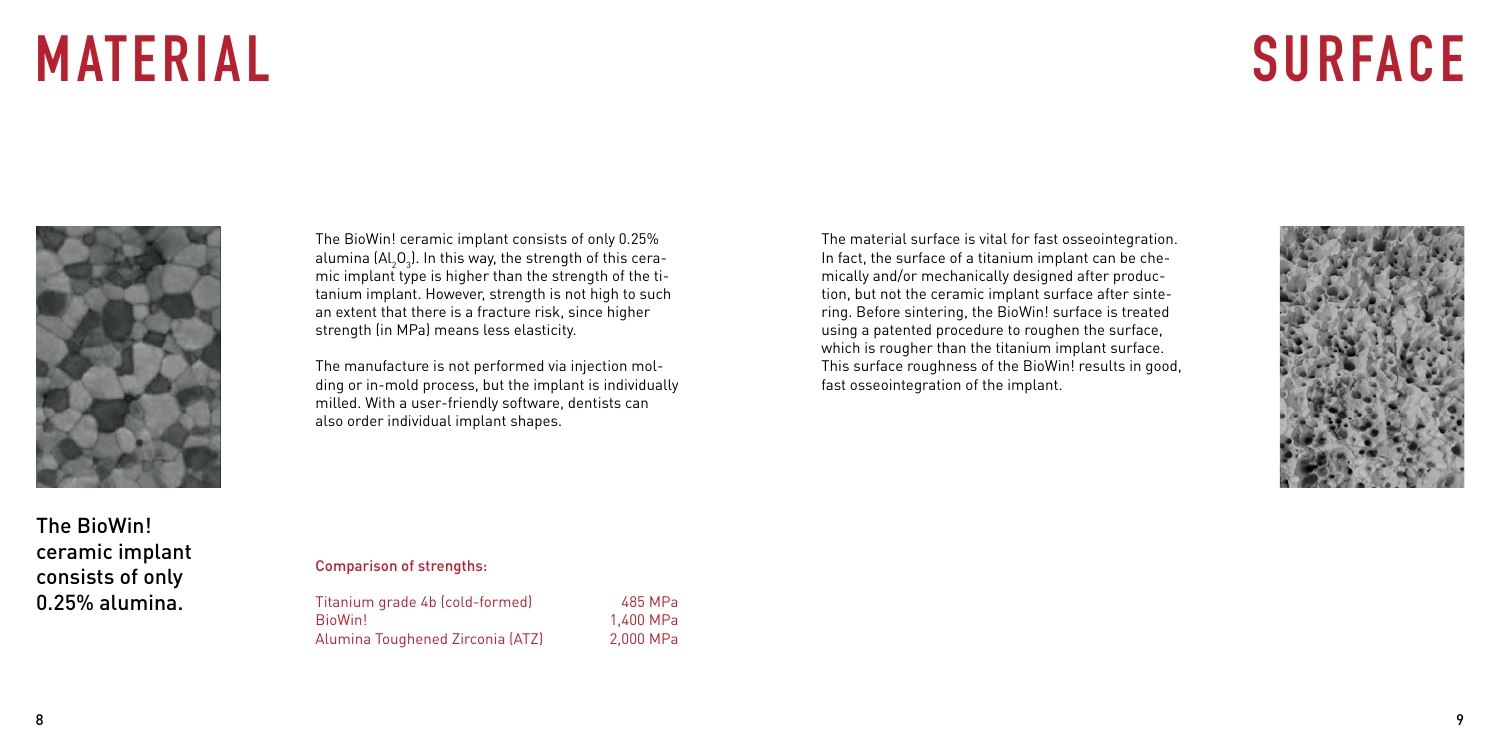What is new about the BioWin! is the post and the type of connection to the implant body.

International studies have shown that a gap between the abutment and the two-piece implant body, which is vulnerable to bacteria, can cause periimplantitis. Ceramic implants with a ceramic abutment have a big gap (> 80 μ), which can harbor bacteria (also MRSA [Methicillin-Resistant Staphylococcus Aureus]) in the inner part of the implant – which can cause periimplantitis, which can lead to implant failure.

The two-piece BioWin! implant is supplied with a glass fiber post. This post is glued with the implant body and allows for a connection without a gap that makes it resistant to bacteria. You can shape the post extra-orally or intra-orally.

### **Post**



#### **Integration**

Zirconia – no matter from which manufacturer it is delivered – is always hydrophobic, so it does not absorb liquids. In order to enhance osseointegration, a good contact of the implant surface with the blood of the alveolus is necessary. For this Champions-Implants recommends the portable handheld cold plasma device piezobrush, which is used to treat the implant by generating cold plasma chairside for 2 minutes before implant placement.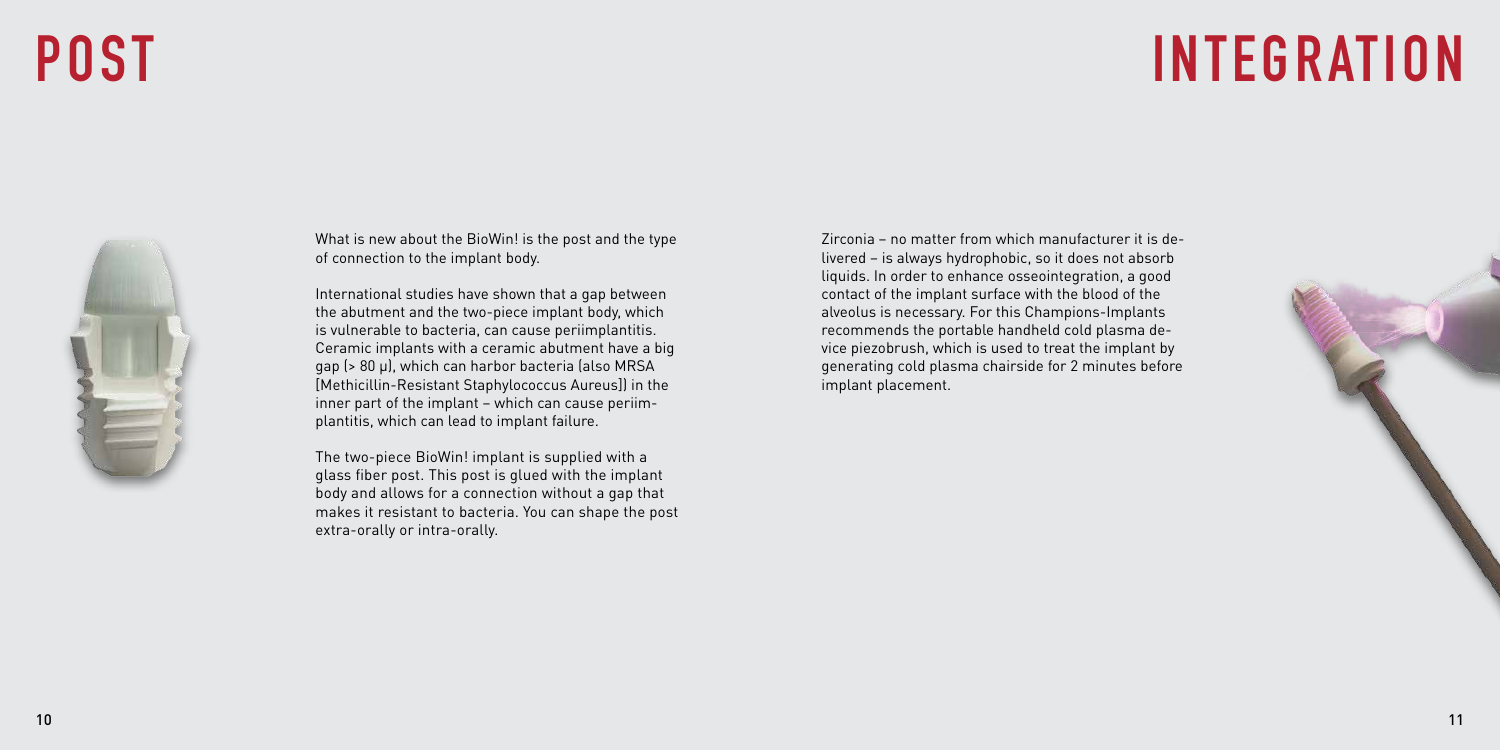## **Insertion**



BioWin! implants can be placed using the MIMI minimally invasive protocol. You can place the implants using the same tools that you use for Champions titanium implants. You don't need a new surgery tray, and you don't have to familiarize yourself with a new insertion protocol.

Immediate or delayed implantation can be performed with ceramic implants the same way as with titanium implants, using the standard MIMI I protocol, horizontal distraction (MIMI II), or the minimally invasive sinus lift (MIMI V – IDS).

When making impressions, BioWin! is also different from other competitors. Like for a tooth preparation, the impression of BioWin! is made with high-precision polyether or silicone material with a confection spoon or an intraoral scanner. Neither transfer posts, nor laboratory analogs, nor screwing, nor screwing with "open impression", nor X-rays are necessary.

Make sure that you make good impressions of the 3C-Connection and the crown margins.



## **Workflow**

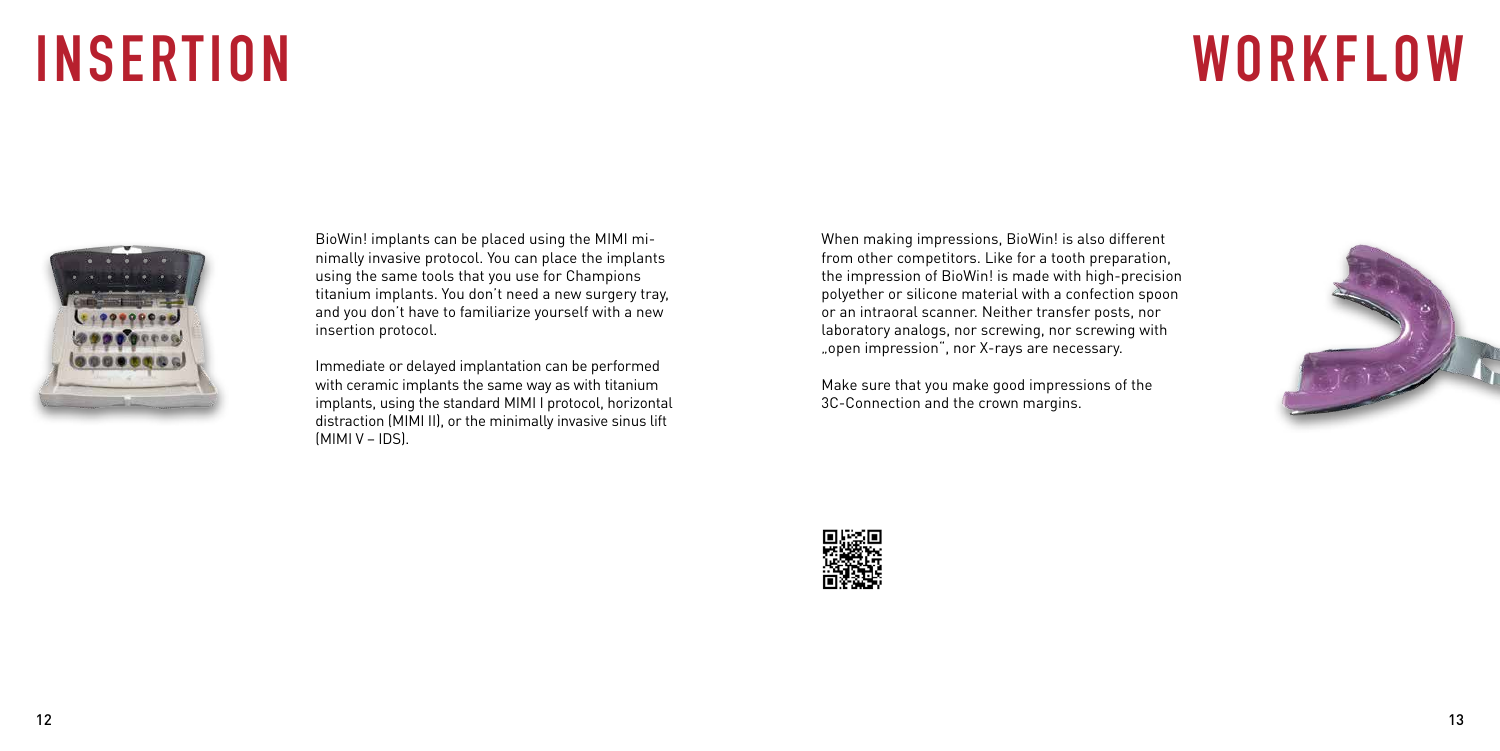## **CERAMICS VS. TITANIUM HIGHLIGHTS**



Ceramic implants are also indicated for patients with titanium oxide intolerance (10–15% of the population – don't confuse titanium oxide intolerance with titanium allergy) or for those who do not want metal implants to be placed into their jaw. Ceramic has been considered as the perfect material for dental implants for many years since it is biocompatible and not recognized as foreign material by the body. Alumina, the material used before, which had not fulfilled the stringent mechanical requirements of an endosseous implant, was replaced by zirconia, which fulfills demanding requirements.

- Since 2004: 95.8% clinical success in osseointegration
- • One-piece and two-piece implants
- No micro-gap
- $\bullet$  Only 0.25% alumina (Al<sub>2</sub>O<sub>3</sub>) compared to an ATZ-zircon implant: 25% Al $_2$ O $_3$
- • Surface roughness created using a patented process
- • Efficient surgery and prosthetic restorations (no transfer posts, no laboratory analogs, no screwing of implant/post)
- • Best price/performance ratio for your success
- 100% quality Made in Germany